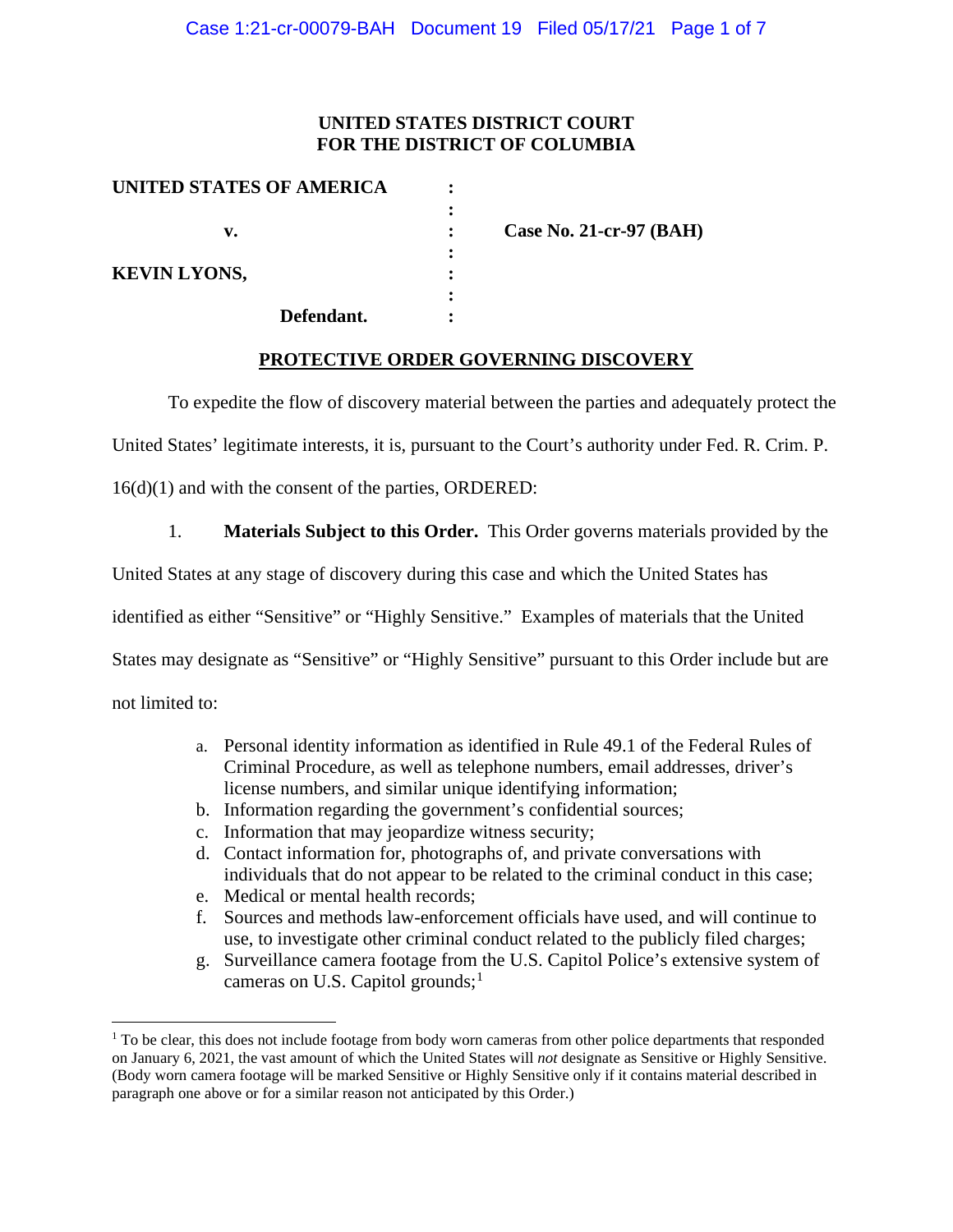- h. Repair estimates from the Architect of the Capitol;
- i. Materials designated as "security information" pursuant 2 U.S.C. §1979; and
- j. Tax returns or tax information.

This Order will not be used to designate materials as Sensitive or Highly Sensitive unless such designation is necessary for one of the reasons stated in this paragraph or for a similar reason not anticipated by this Order. The government agrees to make every effort to provide discovery in a manner that will allow for most discovery to be produced without such designations.

2. **Defendant.** Any reference to "Defendant" herein refers individually to each

defendant identified in the caption above.

3. **Legal Defense Team.** The "legal defense team" includes defense counsel

(defined as counsel of record in this case, including any post-conviction or appellate counsel)

and any attorneys, investigators, paralegals, support staff, and expert witnesses who are advising

or assisting defense counsel in connection with this case.

# 4. **Rules for the Handling of Sensitive and Highly Sensitive Materials.**

- a. **Limitations on Use.** Defendant and the legal defense team may use Sensitive and Highly Sensitive discovery materials solely in connection with the defense of this case and any other case connected to the events at the United States Capitol on January 6, 2021, including any post-conviction or appellate litigation, and for no other purpose, and in connection with no other proceeding, without further order of this Court.
- b. **Limitations on Dissemination.** No Sensitive or Highly Sensitive materials, or the information contained therein, may be disclosed to any persons other than Defendant, the legal defense team, or the person to whom the Sensitive or Highly Sensitive information solely and directly pertains or his/her counsel, without agreement of the United States or prior authorization from the Court.
- c. **Limitations on Reproduction.** Defendant, the legal defense team, and authorized persons shall not copy or reproduce the Sensitive or Highly Sensitive materials except in order to provide copies of the materials for use in connection with this case by Defendant, the legal defense team, the person to whom the Sensitive or Highly Sensitive information solely and directly pertains or his/her counsel, and other persons to whom the Court may authorize disclosure (collectively, "authorized persons").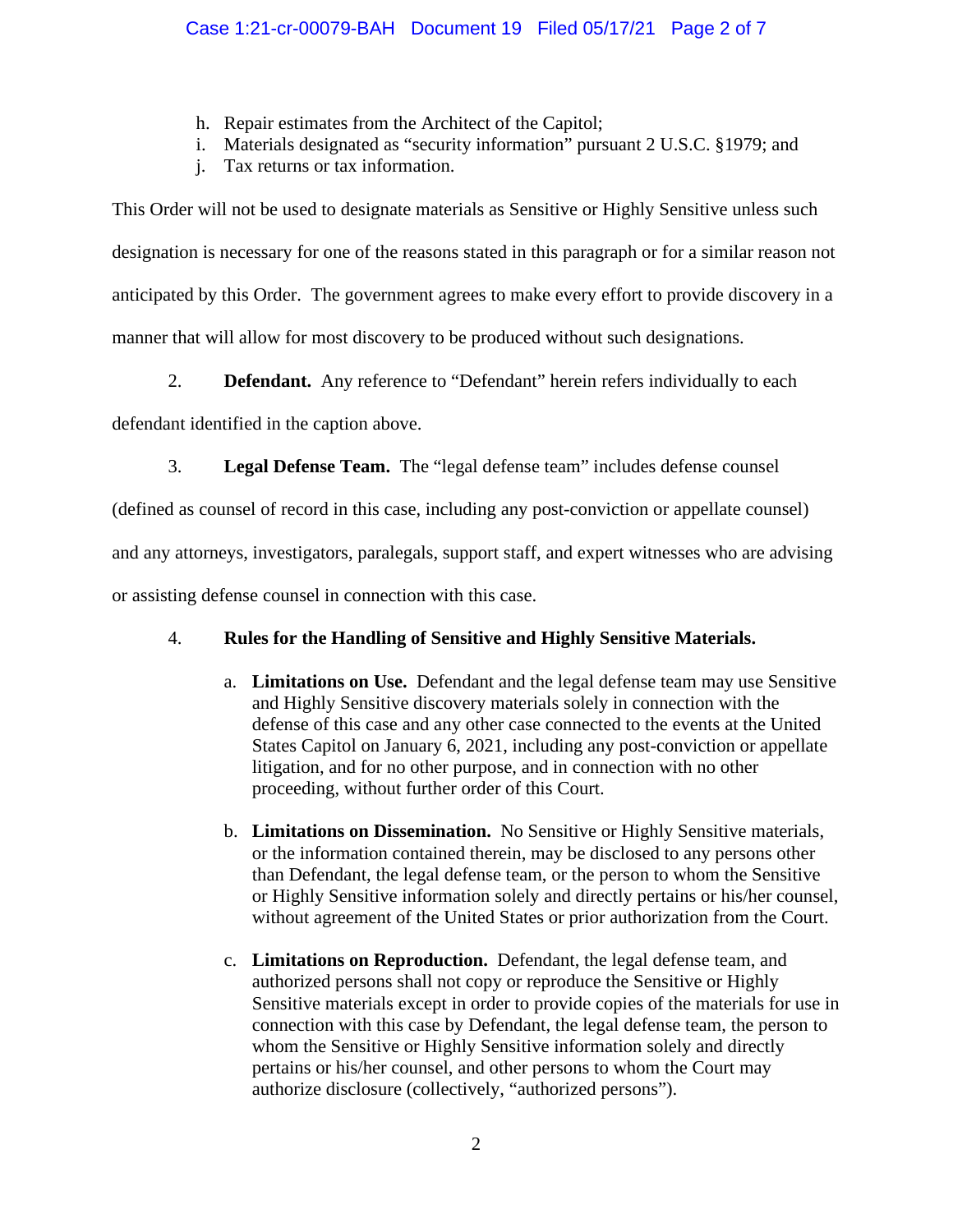If defense counsel provides Defendant access to Sensitive or Highly Sensitive materials, defense counsel must advise Defendant that Defendant may not record any personal identity information as identified in Rule 49.1 of the Federal Rules of Criminal Procedure or any telephone numbers, email addresses, driver's license numbers, and similar unique identifying information. By signing the attached affirmation, Defendant agrees not to do so.

Copies and reproductions, and any notes or records made in relation to the contents of the Sensitive and Highly Sensitive materials, are to be treated in the same manner as the original materials.

- d. **Court Filings.** Absent prior agreement by the parties or permission from the Court, no party shall disclose materials designated as Sensitive or Highly Sensitive in any public filing with the Court. Such materials shall be submitted under seal. The Clerk shall accept for filing under seal any filings so marked by the parties pursuant to this Order.
- e. **Court Hearings.** The restrictions in this Order shall not limit either party in the use of the materials in judicial proceedings in this case. The procedures for use of designated Sensitive and Highly Sensitive materials during any hearing or the trial of this matter shall be determined by the parties and the Court in advance of the hearing or trial. No party shall disclose materials designated Sensitive or Highly Sensitive in open court without agreement by the parties that such materials may be disclosed in open court or prior consideration by the Court.

## 5. **Additional Rules for Handling of Sensitive Materials.** The following

additional terms apply to Sensitive materials:

a. **Storage.** Sensitive materials must be maintained in the custody and control of Defendant, the legal defense team, and authorized persons. This restriction shall not apply to the person to whom the Sensitive information solely and directly pertains or his/her attorney.

## 6. **Additional Rules for Handling of Highly Sensitive Materials.** The following

additional rules apply to Highly Sensitive materials:

a. **Additional Limitations on Dissemination.** Defense counsel may not provide a copy of Highly Sensitive materials to Defendant or permit Defendant to view such materials unsupervised by defense counsel or an attorney, investigator, paralegal, or support staff person employed by defense counsel. The parties agree that defense counsel or an attorney, investigator, paralegal,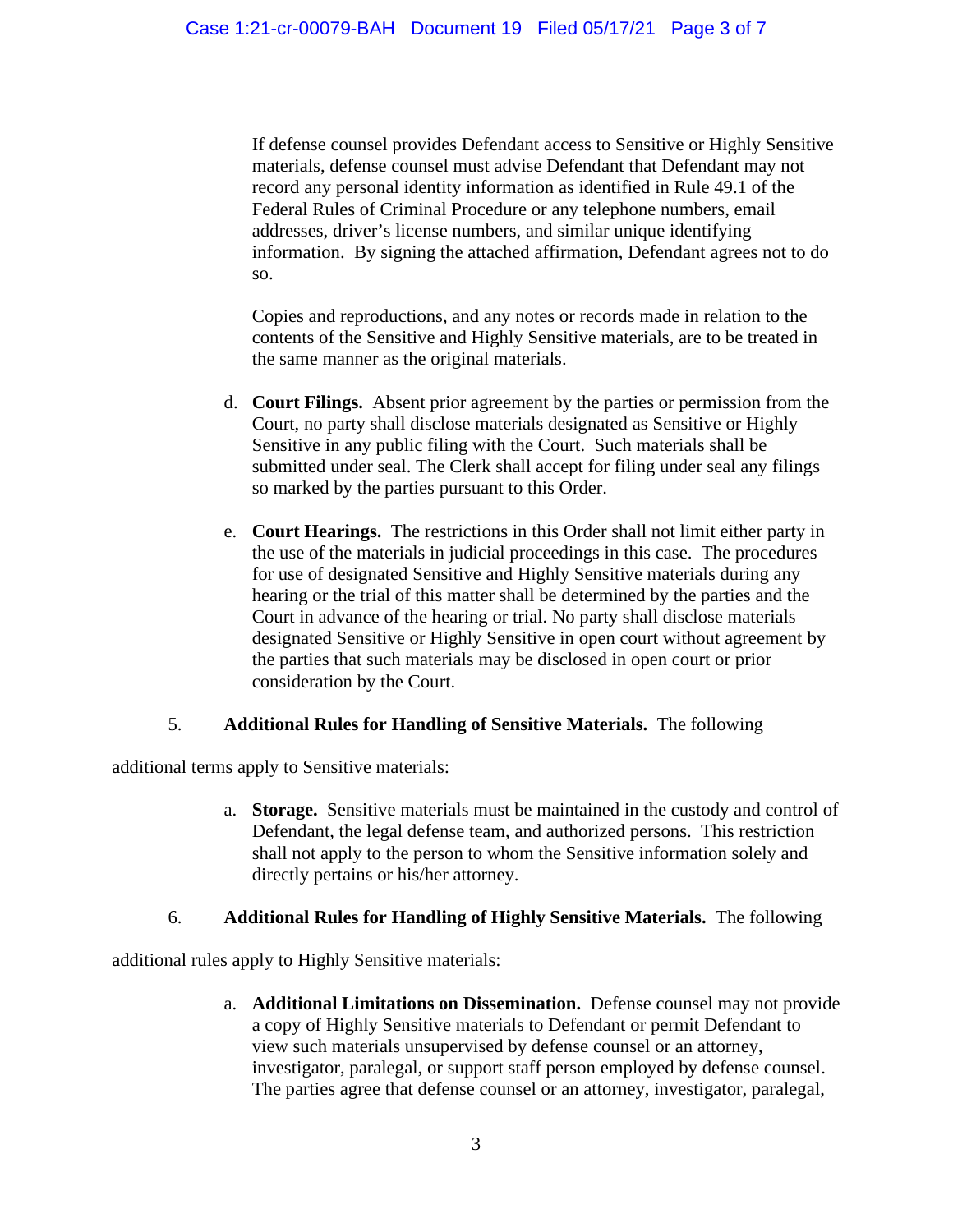or support staff person employed by defense counsel, may supervise Defendant by allowing access to Highly Sensitive materials through a cloudbased delivery system that permits Defendant to view the materials but does not permit Defendant the ability to download; provided that, prior to doing so, defense counsel first provides notice to the United States and allow the United States to file an objection with the Court if no agreement is reached.

- b. **Additional Limitations on Reproduction.** Counsel agrees that prior to showing materials to Defendant designated as Highly Sensitive, counsel or an attorney, investigator, paralegal, or support staff person employed by defense counsel will read Defendant the relevant parts of this Order, and remind Defendant of the consequences of violating the Order. If Defendant takes notes regarding Highly Sensitive materials, counsel or an attorney, investigator, paralegal, or support staff person employed by defense counsel must take reasonable steps to determine whether Defendant has copied any personal identity information as identified in Rule 49.1 of the Federal Rules of Criminal Procedure or any telephone numbers, email addresses, driver's license numbers, and similar unique identifying information.
- c. **Storage.** Highly Sensitive materials must be maintained in the custody and control of the legal defense team and authorized persons. This restriction shall not apply to the person to whom the Highly Sensitive information solely and directly pertains or his/her attorney.

7. **Viewing by Incarcerated Defendants.** If Defendant is in the custody of the

United States Marshals Service, defense counsel is authorized to provide a copy of discovery materials to the appropriate point of contact so that the defendant can view the discovery materials, subject to the terms of this Order.

8. **Disputes.** The parties shall make a good faith effort to resolve any dispute about a sensitivity designation before requesting the Court's intervention. The United States may agree to remove or reduce a sensitivity designation without further order of this Court. Whenever the redaction of specified information will resolve the basis for which a sensitivity designation was applied, the United States will agree to redaction, and such redaction will render the materials no longer subject to this Order. Any agreement to reduce or remove a sensitivity designation or to redact specific information shall be memorialized in writing.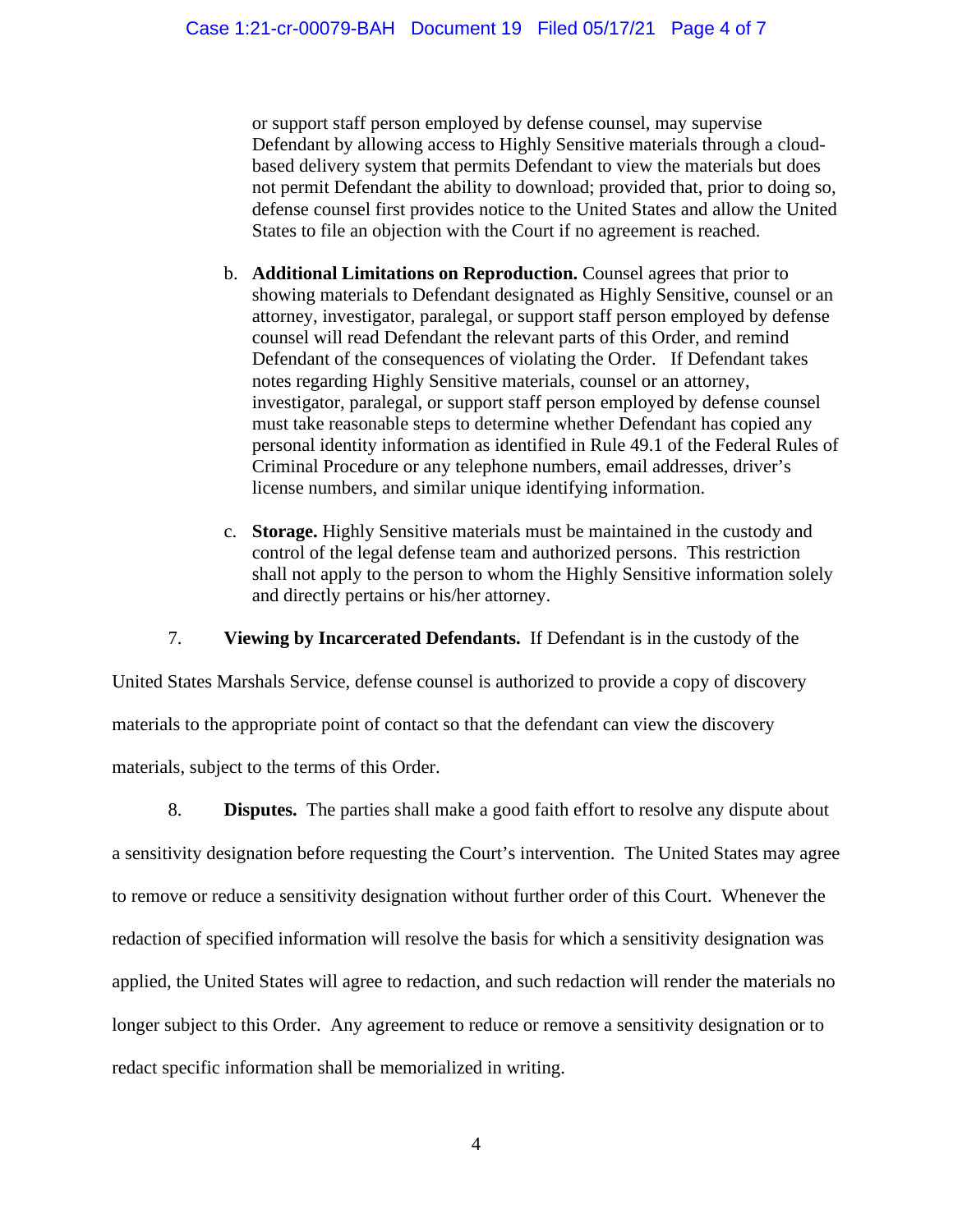#### Case 1:21-cr-00079-BAH Document 19 Filed 05/17/21 Page 5 of 7

9. **Modification Permitted.** Nothing in this Order shall prevent any party from seeking modification of this Order nor prevent the defense from contesting a sensitivity designation. The parties agree that the burden of demonstrating the need for a protective order remains with the government at all times.

10. **Failure not Waiver.** The failure by the United States to designate any materials as Sensitive or Highly Sensitive upon disclosure shall not constitute a waiver of the United States' ability to later designate the materials as Sensitive or Highly Sensitive but the government must separately identify and memorialize the changed status of those materials in writing.

11. **Automatic Exclusions from this Order.** This Order does not apply to materials that:

- a. Are, or later become, part of the public court record, including materials that have been received in evidence in this or other public trials or hearings;
- b. Were derived directly from Defendant or that pertain solely to Defendant. Examples of such materials include Defendant's own financial records, telephone records, digital device downloads, social media records, electronic communications, arrest records, and statements to law enforcement;<sup>2</sup> and
- c. Materials that the defense obtains by means other than discovery.
- 12. **Government's Discovery Obligations.** Nothing in this Order modifies the

United States' obligations at any stage of discovery in this case pursuant to Federal Rules of

Criminal Procedure 16 and 26.2, Local Criminal Rule 5.1, 18 U.S.C. § 3500 (the Jencks Act),

and the government's general obligation to produce exculpatory and impeachment information in

criminal cases.

 $2$  Discoverable materials that were derived directly from Defendant or that pertain solely to Defendant are exempt from this Order regardless of whether the United States has designated any such materials as "Sensitive" or "Highly Sensitive" because the same materials are being provided or made available to co-defendants or other persons charged in connection with the events at the United States Capitol on January 6, 2021.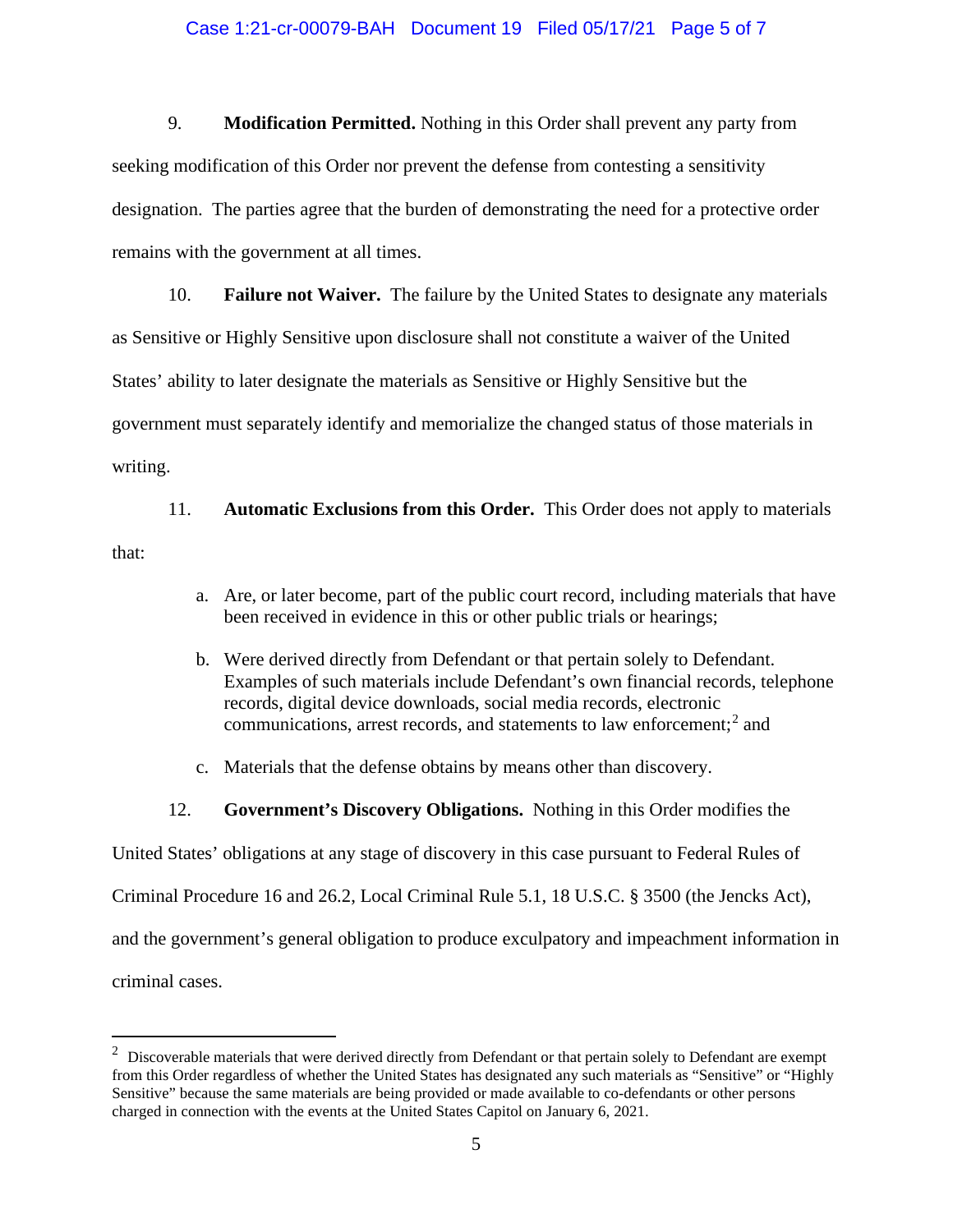#### Case 1:21-cr-00079-BAH Document 19 Filed 05/17/21 Page 6 of 7

13. **Defense Counsel's Obligations.** Defense counsel must provide a copy of this Order to, and review the terms of this Order with, members of the legal defense team, Defendant, and any other person, before providing them access to Sensitive or Highly Sensitive materials. Defense counsel must obtain a fully executed copy of Attachment A before providing Defendant access to Sensitive or Highly Sensitive materials, and must file a copy with the Court within one week of execution.

14. **No Ruling on Discoverability or Admissibility**. This Order does not constitute a ruling on the question of whether any particular material is properly discoverable or admissible and does not constitute any ruling on any potential objection to the discoverability or admissibility of any material.

15. **Duration.** The terms of this Order shall remain in effect after the conclusion of this case and the parties shall be bound by it unless otherwise ordered by the Court.

**SO ORDERED** this \_\_\_\_\_ day of \_\_\_\_\_\_\_\_\_\_, 2021.

HONORABLE BERYL A. HOWELL United States District Judge

\_\_\_\_\_\_\_\_\_\_\_\_\_\_\_\_\_\_\_\_\_\_\_\_\_\_\_\_\_\_\_\_\_\_\_\_\_